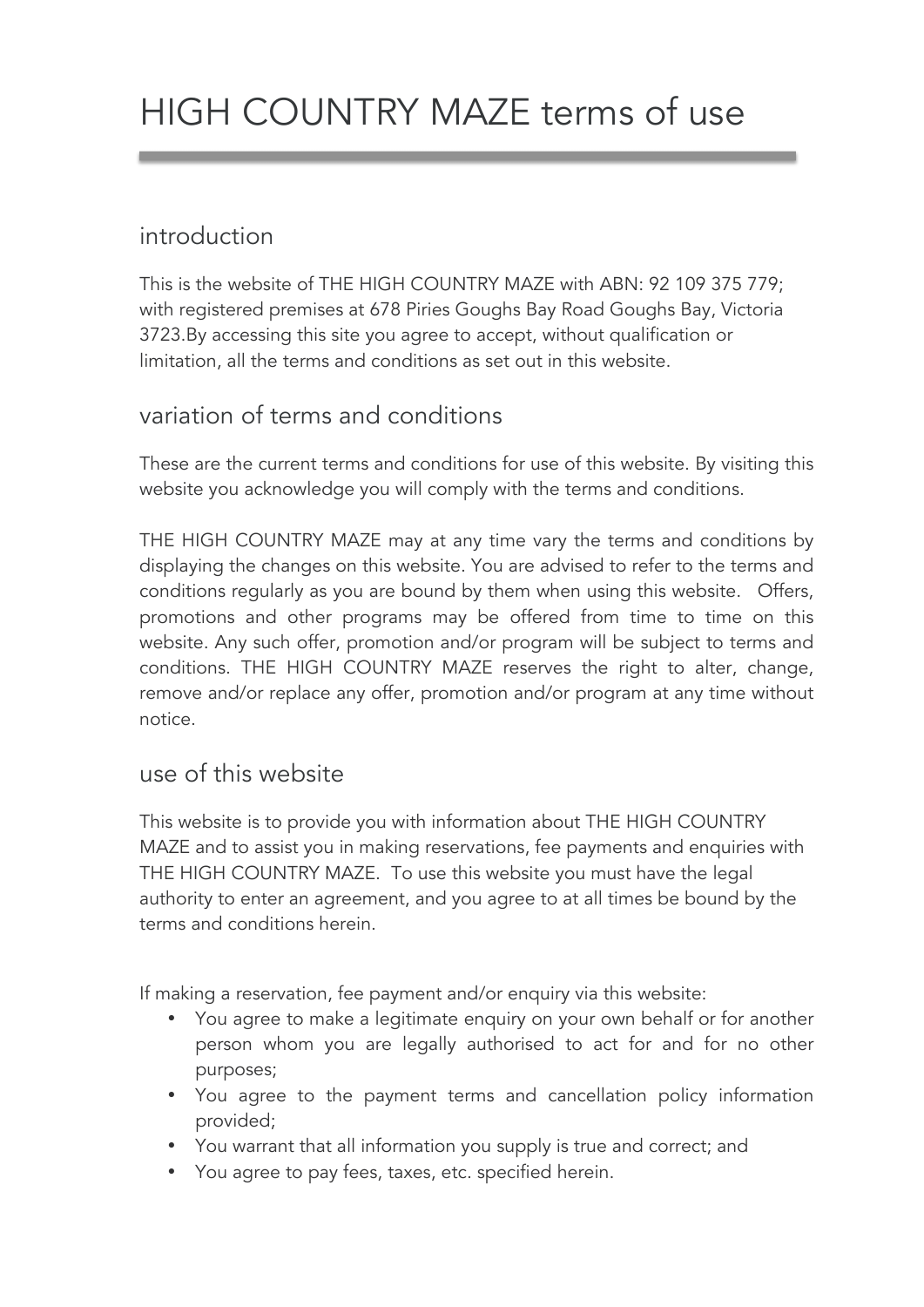## unlawful or prohibited use

As a condition of usage of this website you agree that you will not use this website for any purpose that is unlawful or in any manner which violates any rights of THE HIGH COUNTRY MAZE or any relevant third party or associate of THE HIGH COUNTRY MAZE or which is prohibited under the terms of use.

## copyright

This website and its contents are subject to copyright and other intellectual property rights whether registered or unregistered. Any other use of the content of this website is prohibited, including but not restricted to: Modification; Reproduction; Transmission; Performance; and/or Display.

#### trademarks

THE HIGH COUNTRY MAZE name and logo are subject to trademarks. The trademarks may not be used unless expressly permitted by an authorised THE HIGH COUNTRY MAZE representative.

## disclaimer

While THE HIGH COUNTRY MAZE has reviewed this website to ensure that the information on this website is free from error, it does not warrant the accuracy, adequacy or completeness of the information contained in the website. Under no circumstances will THE HIGH COUNTRY MAZE, its officers, employees, agents, contractors or its related entities be liable for any direct, indirect, incidental, consequential and/or special damages, claim, loss, loss of profits or expense whatsoever which may result from any access or use, or any inability to access or use of the site or in connection with any material.

## third party websites

This website may provide links with other websites operated by third parties. THE HIGH COUNTRY MAZE does not monitor these websites and is not responsible for their content. If you link to another website you do so at your own risk. THE HIGH COUNTRY MAZE makes no warranties regarding these websites.